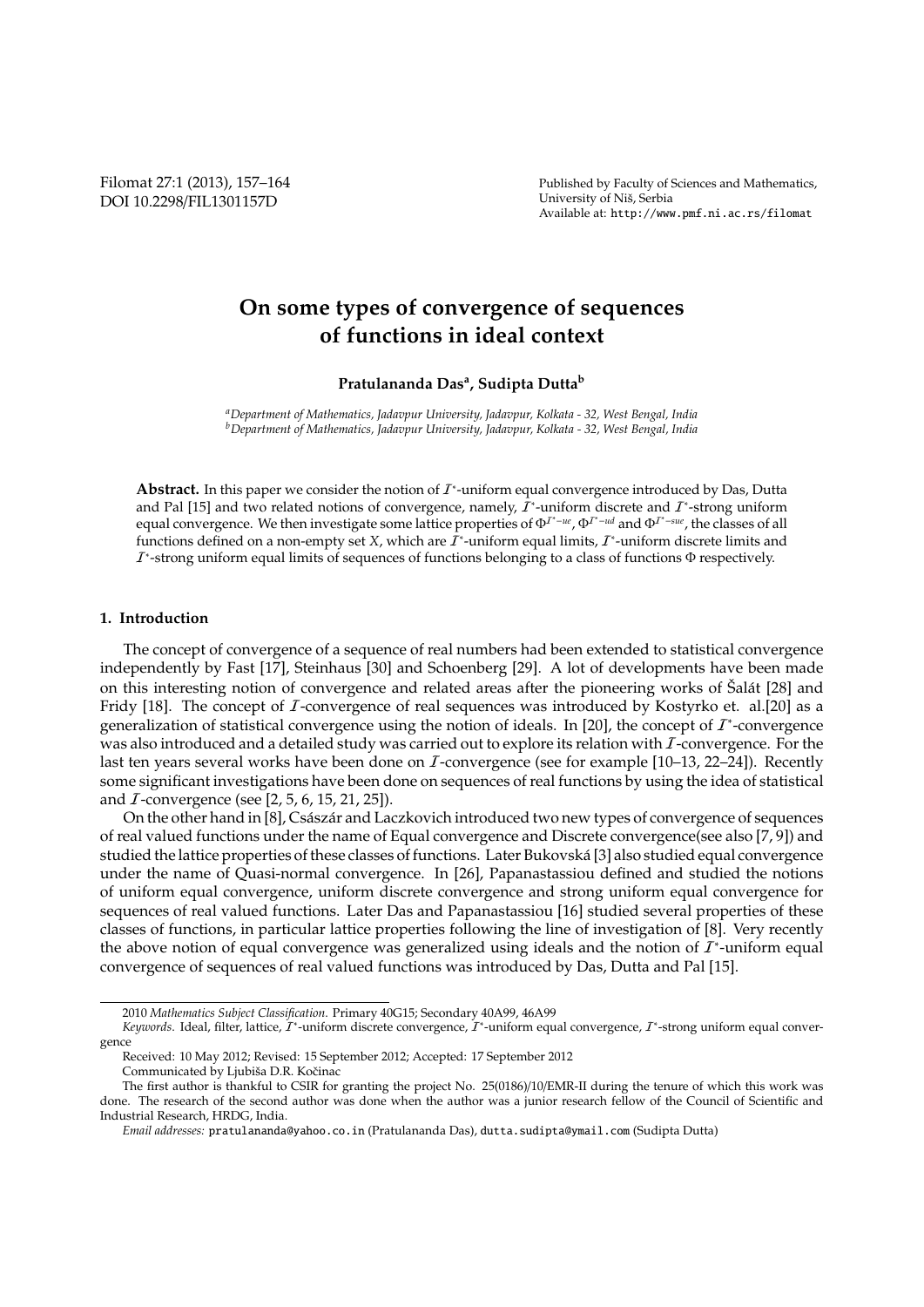In the present paper we consider the notion of  $I^*$ -uniform equal convergence and introduce two related notions of convergence, namely,  $I^*$ -uniform discrete convergence and  $I^*$ -strong uniform equal convergence which is stronger than  $I^*$ -uniform equal convergence for sequence of real valued functions. We then investigate some lattice properties of these classes of functions mainly following the line of investigation of [8] and [16].

## **2. Preliminaries**

Throughout the paper N will denote the set of all positive integers. A family  $\mathcal{I} \subset 2^{\gamma}$  of subsets of a non-empty set *Y* is said to be an ideal in *Y* if  $(i)A, B \in I$  implies  $A \cup B \in I$ ;  $(ii)A \in I, B \subset A$  implies  $B \in I$ , while an admissible ideal I of *Y* further satisfies  $\{x\} \in I$  for each  $x \in Y$ . If I is a non-trivial proper ideal in *Y* (i.e.  $Y \notin I, I \neq \{0\}$ ), then the family of sets  $F(I) = \{M \subset Y : \text{there exists } A \in I : M = Y \setminus A\}$  is a filter in *Y*. It is called the filter associated with the ideal  $I$ .

Recall that a sequence  $\{x_n\}_{n\in\mathbb{N}}$  of real numbers is said to be *I*-convergent to  $x \in \mathbb{R}$  if for each  $\varepsilon > 0$  the set  $A(\varepsilon) = \{n \in \mathbb{N} : |\overline{x}_n - x| \ge \varepsilon\} \in \mathcal{I}$  [20]. The sequence  $\{x_n\}_{n \in \mathbb{N}}$  is said to be  $\mathcal{I}^*$ -convergent to  $x \in \mathbb{R}$  if there is a set  $M \in F(I)$ ,  $M = \{m_1 < m_2 < \ldots < m_k < \ldots\}$  such that  $\lim_{k \to \infty} x_{m_k} = x$  [20]. A sequence  $\{x_n\}_{n \in \mathbb{N}}$  of real numbers is said to be *I*-divergent to ∞ or  $-\infty$  if for any positive real number *G*, {*n* ∈ N : *x<sub>n</sub>* ≤ *G*} ∈ *I* or  ${n \in \mathbb{N} : x_n \ge -G} \in I$  [24] (though in [24] the terms *I*-convergent to +∞ and *I*-convergent to -∞ were used).

We now recall the following types of convergence introduced in [8] which we generalized using the notion of ideals in [15]. Let *X* be a non-empty set and let  $f$ ,  $f_n$ ,  $n = 1, 2, 3, ...$  be real valued functions defined on *X*. *f* is called the discrete limit of the sequence  $\{f_n\}_{n\in\mathbb{N}}$  if for every  $x \in X$ , there exists  $n_0 = n_0(x)$  such that  $f(x) = f_n(x)$  for  $n \ge n_0$ . The terminology is motivated by the fact that this condition means precisely the convergence of the sequence  $\{f_n(x)\}_{n\in\mathbb{N}}$  to  $f(x)$  with respect to the discrete topology of the real line. *f* is said to be the equal limit of the sequence  $\{f_n\}_{n\in\mathbb{N}}$  if there exists a sequence of positive numbers  $\{\varepsilon_n\}_{n\in\mathbb{N}}$  tending to zero such that for every  $x \in X$ , there exists  $n_0 = n_0(x)$  with  $|f_n(x) - f(x)| < \varepsilon_n$  for  $n \ge n_0$ .

We say that *f* is the *I*-equal limit of the sequence  $\{f_n\}_{n\in\mathbb{N}}$  if there exists a sequence  $\{\varepsilon_n\}_{n\in\mathbb{N}}$  of positive reals with  $I$ - $\lim_{n\to\infty} \varepsilon_n = 0$  such that for any  $x \in X$ , the set  $\{n \in \mathbb{N} : |f_n(x) - f(x)| \ge \varepsilon_n\} \in I$ . *f* is said to be the  $I^*$ -equal limit of  $\{f_n\}_{n\in\mathbb{N}}$  if there exists a set  $M = \{m_1 < m_2 < ... < m_k < ...\} \in F(I)$  such that for all  $x \in X$ ,  $f(x)$ is the equal limit of the subsequence  $\{f_{m_k}(x)\}_{k\in\mathbb{N}}$ .

We also recall the following ideas of convergence of a sequence of functions from [2]. A sequence  $\{f_n\}_{n\in\mathbb{N}}$ of functions is said to be I-pointwise convergent to f if for all  $x \in X$  the sequence  $\{f_n(x)\}_{n\in\mathbb{N}}$  is I-convergent to  $f(x)$  and in this case we write  $f_n \stackrel{I}{\to} f$ . The sequence  $\{f_n\}_{n \in \mathbb{N}}$  is said to be  $I$ -uniformly convergent to  $f$  if for any  $\varepsilon > 0$  there exists  $A \in \mathcal{I}$  such that for all  $n \in A^c$  and for all  $x \in X$ ,  $|f_n(x) - f(x)| < \varepsilon$ .  $f$  is said to be the  $\mathcal{I}^*$ -uniform limit of  $\{f_n\}_{n\in\mathbb{N}}$  if there exists a set  $M = \{m_1 < m_2 < ... < m_k < ...\} \in F(\mathcal{I})$  such that for all  $x \in X$ , *f*(*x*) is the uniform limit of the subsequence  $\{f_{m_k}(x)\}_{k\in\mathbb{N}}$ .

### **3. Main results**

We first recall the following definition from the recent work of Das, Dutta and Pal [15].

**Definition 3.1.**  $\{f_n\}_{n\in\mathbb{N}}$  is said to be  $I^*$ -uniformly equally convergent to f if there exists a sequence  $\{e_n\}_{n\in\mathbb{N}}$  of positive reals with  $\lim_n \varepsilon_n = 0$ , a set  $M = M(\{\varepsilon_n\}) \in F(\mathcal{I})$  and  $k = k(\{\varepsilon_n\}) \in \mathbb{N}$  such that  $|\{n \in M : |f_n(x) - f(x)| \ge$  $\{ \varepsilon_n \}$ | is at most  $k = k(\{\varepsilon_n\})$  for all  $x \in X$ . In this case we write  $f_n \xrightarrow{I^*-ue} f$ .

Clearly  $I^*$ -equal convergence is weaker than  $I^*$ -uniform equal convergence which is again weaker than  $I^*$ -uniform convergence.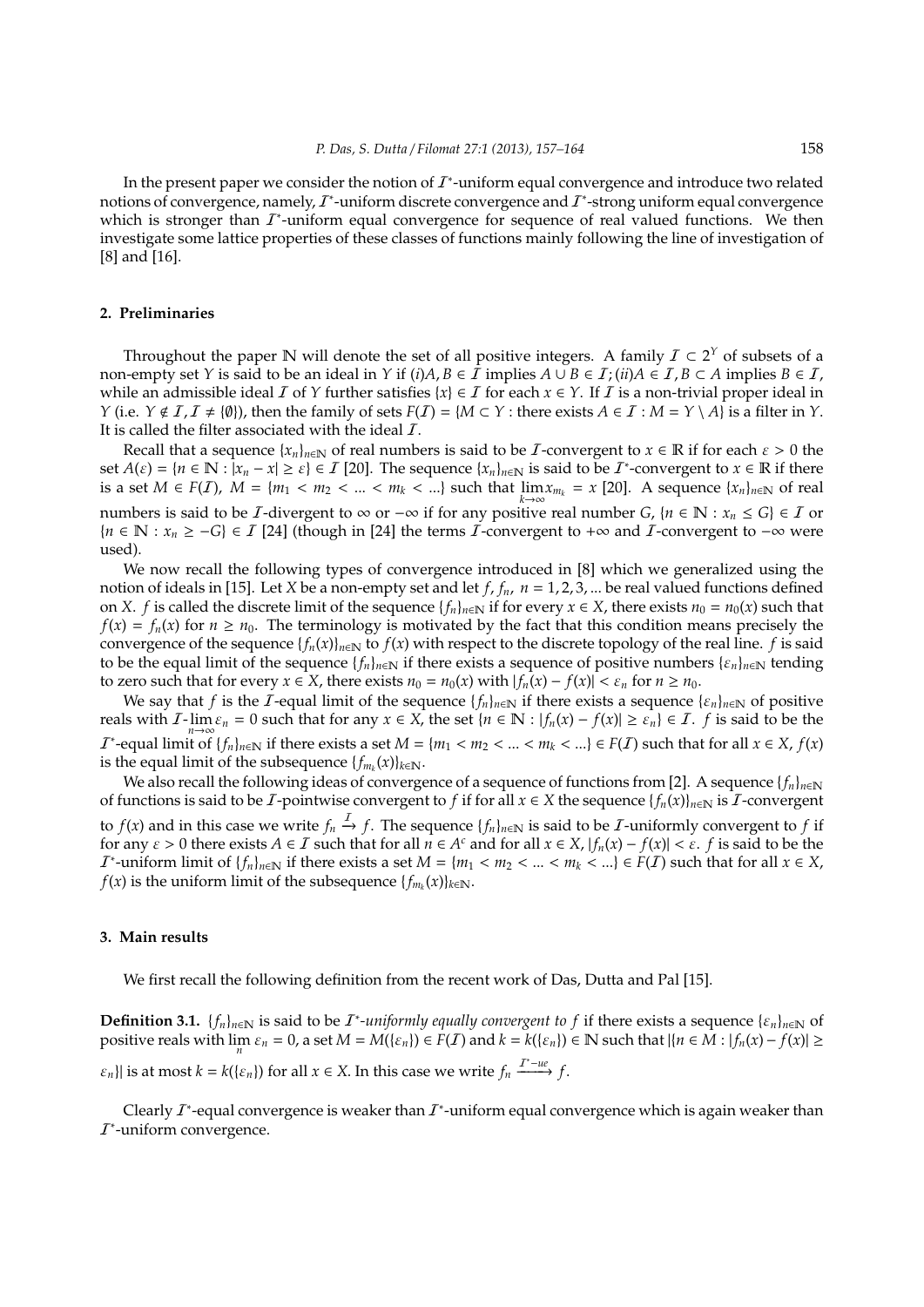**Example 3.2.** Let *I* be an admissible ideal of N and  $I \neq I_{fin}$ , the ideal of all finite subsets of N. Then *I* must contain an infinite set *A*. Take a pairwise disjoint family  $\{A_n\}_{n\in\mathbb{N}\setminus A}$  of non-empty subsets of R. Let  ${f_n}_{n \in \mathbb{N}}$  be the sequence of functions on R defined by

$$
f_n = \chi_{A_n} \text{ for all } n \in \mathbb{N} \setminus A
$$
  
= 1 for all  $n \in A$ .

Now clearly  $sup|f_n(x)| = 1$  for all *n* and so  $\{f_n\}_{n \in \mathbb{N}}$  cannot converge  $\mathcal{I}^*$ -uniformly to the constant function *f* ≡ 0. But since for any sequence  $\{\varepsilon_n\}_{n\in\mathbb{N}}$  of positive reals with  $\lim_n \varepsilon_n = 0$ , the set  $\{n \in \mathbb{N} \setminus A : f_n(x) \ge \varepsilon_n\}$ 

has cardinality at most 1 for all  $x \in \mathbb{R}$ , so  $\{f_n\}_{n \in \mathbb{N}}$  converges  $\mathcal{I}^*$ -uniformly equally to  $f \equiv 0$ . Clearly  $\{f_n\}_{n \in \mathbb{N}}$ does not converge uniformly equally to  $f \equiv 0$ .

**Example 3.3.** Consider the intervals of the form  $[m, m + \frac{j}{n}]$  $\frac{1}{m}$ , *j* = 1, 2, ..., *m* − 1 for each *m* ∈ **N** and {*f*<sub>*i*</sub>}<sub>*i*∈N</sub> be the enumeration of the characteristic functions of these intervals. Let  $A \in I$ . Then  $M = \mathbb{N} \setminus A \in F(I)$  and so *M* must be infinite (since *I* is an admissible ideal). Let  $M = \{n_1 < n_2 < n_3 < ... \}$ . Now consider the sequence  ${q_k}_{k \in \mathbb{N}}$  of functions on R

$$
g_k = 1 \text{ for all } k \in A
$$
  

$$
g_{n_i} = f_i \text{ for all } i \in \mathbb{N}.
$$

It is now easy to see that  $\{g_k\}_{k\in\mathbb{N}}$  converges  $I^*$ -equally to zero function. But if  $\lim_n\epsilon_n=0$  for a given sequence  $\{\varepsilon_n\}_{n\in\mathbb{N}}$ , then  $|\{n \in \mathbb{N} \setminus A : |g_n(x)| \ge \varepsilon_n\}| = x - 1$  for each  $x \in \mathbb{N}$  which increases with x and also these *n's* overlap the whole set  $\mathbb{N} \setminus A$  as *x* runs over  $\mathbb{N}$ . Hence  $\{g_k\}_{k \in M}$  cannot converge  $I^*$ -uniformly equally to  $f \equiv 0$ .

We first observe the following equivalent condition for  $I^*$ -uniform equal convergence.

**Theorem 3.4.** Let  $f_n, f: X \to \mathbb{R}$ ,  $n \in \mathbb{N}$ . Then  $f_n \xrightarrow{I^*-\text{ue}} f$  if and only if there exists a sequence  $\{\rho_n\}_{n \in \mathbb{N}}$  of positive *integers* I*-divergent to* ∞ *such that*

$$
\rho_n|f_n-f| \xrightarrow{I^*-ue} 0.
$$

*Proof.* Suppose that  $f_n \xrightarrow{I^*-\mu e} f$ . Then there exists a sequence  $\{\varepsilon_n\}_{n\in\mathbb{N}}$  of positive reals with  $\lim_n \varepsilon_n = 0$ , a set  $M = M(\{\varepsilon_n\}) \in F(I)$  and  $k = k(\{\varepsilon_n\}) \in \mathbb{N}$  such that

$$
|\{n \in M : |f_n(x) - f(x)| \ge \varepsilon_n\}| \le k \text{ for all } x \in X. \tag{1}
$$

Now, define a sequence  $\{\rho_n\}_{n\in\mathbb{N}}$  as

$$
\rho_n = \left[\frac{1}{\sqrt{\varepsilon_n}}\right], n \in M
$$

$$
= 1, n \notin M.
$$

Obviously  $\{\rho_n\}_{n\in\mathbb{N}}$  is an *I*-divergent to  $\infty$ . Hence from (1)

$$
|\{n \in M : \rho_n | f_n(x) - f(x) | \ge \sqrt{\varepsilon_n}\}| \le k \text{ for all } x \in X
$$

which implies  $\rho_n |f_n - f| \xrightarrow{I^* - ue} 0$ .

Conversely, if  $\rho_n |f_n - f| \xrightarrow{T^+ \to \omega} 0$  where  $\{\rho_n\}_{n \in \mathbb{N}}$  is a sequence of positive integers *I*-divergent to  $\infty$ , then there exists a sequence  $\{\lambda_n\}_{n\in\mathbb{N}}$  of positive reals with  $\lim_n \lambda_n = 0$  and  $M = M(\{\lambda_n\}) \in F(\mathcal{I})$  and  $k = k(\{\lambda_n\}) \in \mathbb{N}$ such that  $|\{n \in M : \rho_n | f_n(x) - f(x)| \ge \lambda_n\}| \le k$  for all  $x \in X$ . Define a sequence  $\{\theta_n\}_{n \in \mathbb{N}}$  by

$$
\theta_n = \frac{\lambda_n}{\rho_n}, \quad n \in M
$$

$$
= \frac{1}{n}, \quad n \notin M.
$$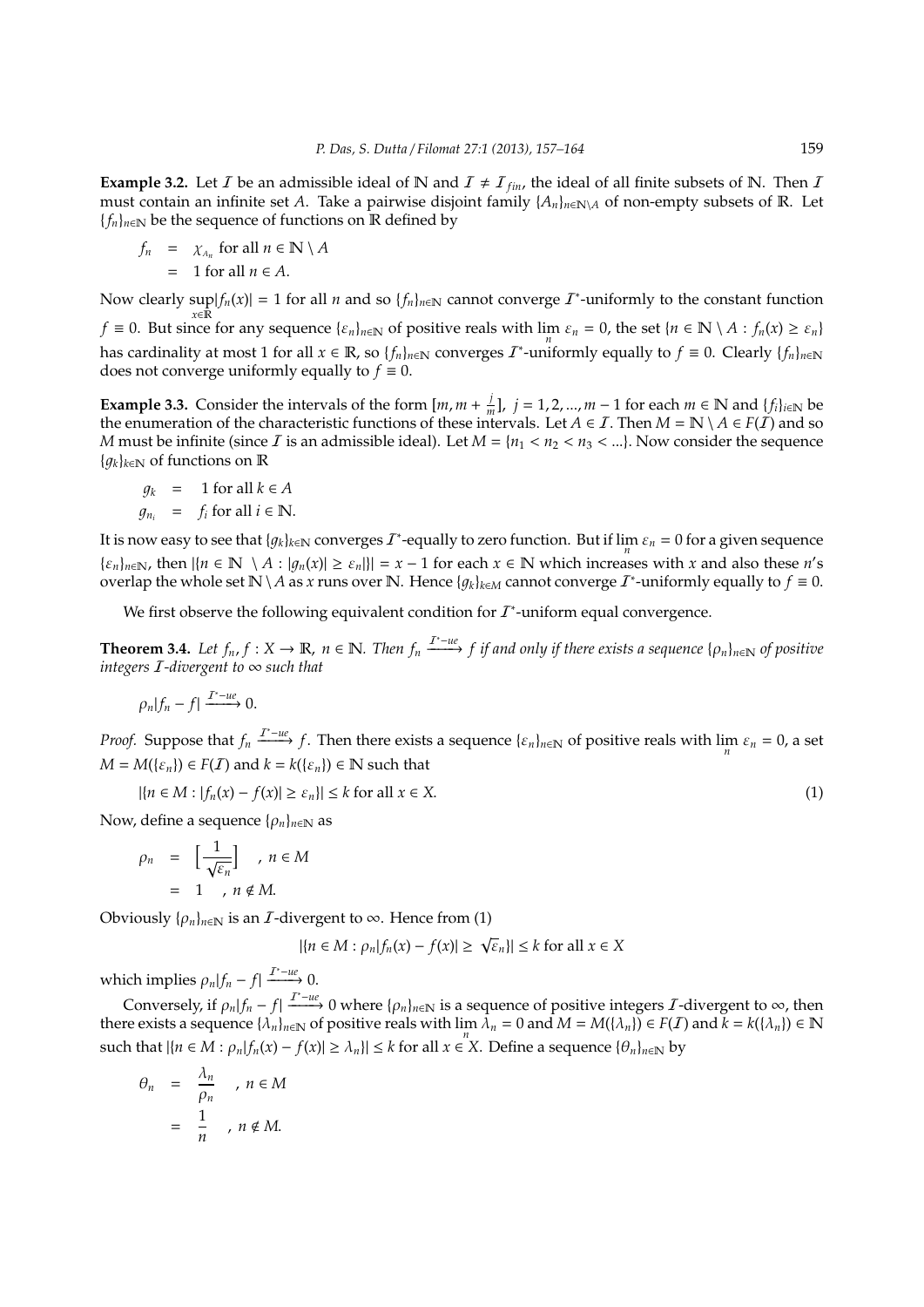Then  $\lim_{n} \theta_n = 0$  and  $|\{n \in M : |f_n(x) - f(x)| \ge \theta_n\}| \le k$  for all  $x \in X$ . This completes the proof.

**Lemma 3.5.** *Let*  $f_n: X \to \mathbb{R}$ ,  $n \in \mathbb{N}$ . If  $f_n \xrightarrow{T^*-\mathfrak{ue}} 0$ , then  $f_n^2$  $\xrightarrow{I^*-ue}$  0.

*Proof.* By definition, there exist a sequence  $\{\varepsilon_n\}_{n\in\mathbb{N}}$  of positive reals with  $\lim_n \varepsilon_n = 0$ , a set  $M = M(\{\varepsilon_n\}) \in F(I)$ and  $k = k({\epsilon_n}) \in \mathbb{N}$  such that

$$
|\{n \in M : |f_n(x)| \ge \varepsilon_n\}| \le k \text{ for all } x \in X.
$$

Then we have

 $|{n \in M : |f_n(x)|^2 \ge \varepsilon_n^2}| \le k \text{ for all } x \in X.$ 

and so

 $|\{n \in M : |f_n^2(x)| \ge \varepsilon_n^2\}| \le k \text{ for all } x \in X.$ 

Therefore  $f_n^2$  $\xrightarrow{I^*-ue} 0.$ 

**Lemma 3.6.** *Let*  $f_n$ ,  $f: X \to \mathbb{R}$ ,  $n \in \mathbb{N}$ . If  $f$  is bounded and  $f_n \xrightarrow{T^{-u\ell}} f$ , then  $f_n \cdot f \xrightarrow{T^{-u\ell}} f^2$ .

*Proof.* Let *B* be a positive real number such that  $|f(x)| \leq B$  for all  $x \in X$ . Since  $f_n \xrightarrow{T^+ \to \infty} f$ , there exist a sequence  $\{\varepsilon_n\}_{n\in\mathbb{N}}$  of positive reals with  $\lim_n \varepsilon_n = 0$ , a set  $M = M(\{\varepsilon_n\}) \in F(\mathcal{I})$  and  $k = k(\{\varepsilon_n\}) \in \mathbb{N}$  such that

$$
|\{n \in M : |f_n(x) - f(x)| \ge \varepsilon_n\}| \le k \text{ for all } x \in X.
$$

Since  $|f(x)||f_n(x) - f(x)| \ge |(f_n.f)(x) - f^2(x)|$ , we have

 ${n \in M : |(f_n.f)(x) - f^2(x)| \ge \varepsilon_n.B} \subseteq {n \in M : |f(x)||f_n(x) - f(x)| \ge \varepsilon_n.B}$ ⊆ {*n* ∈ *M* : | *fn*(*x*) − *f*(*x*)| ≥ ε*n*}

for each  $x \in X$ . Therefore  $|\{n \in M : |(f_n.f)(x) - f^2(x)| \ge \varepsilon_n.B\}| \le k$  for all  $x \in X$ . This proves the result.

**Theorem 3.7.** If  $f_n \xrightarrow{I^*-\iota e} f$  and  $g_n \xrightarrow{I^*-\iota e} g$  then  $f_n.g_n \xrightarrow{I^*-\iota e} f.g$ , where f and g are bounded.

*Proof.* Using Lemma 3.5, Lemma 3.6 and writing  $f_n \cdot g_n = \frac{(f_n + g_n)^2 - (f_n - g_n)^2}{4}$  we can deduce that  $f_n \cdot g_n \xrightarrow{I^* - ue}$ *f.g.*  $\square$ 

Let Φ be an arbitrary class of functions defined on a non-empty set *X*. We denote by Φ<sup>I</sup> <sup>∗</sup>−*ue*, the class of all functions defined on *X*, which are  $I^*$ -uniform equal limits of sequences of functions belonging to  $\Phi$ . For any class of functions Φ on *X* we first recall the following definitions from [9].

**Definition 3.8.** (*a*)  $\Phi$  is called a *lattice* if  $\Phi$  contains all constants and  $f, g \in \Phi$  implies max( $f, g$ )  $\in \Phi$  and  $min(f, q) \in \Phi$ .

(*b*)  $\Phi$  is called a *translation lattice* if it is a lattice and  $f \in \Phi$ ,  $c \in \mathbb{R}$  implies  $f + c \in \Phi$ .

(*c*) Φ is called a *congruence lattice* if it is a translation lattice and *f* ∈ Φ implies −*f* ∈ Φ.

(*d*)  $\Phi$  is called a *weakly affine lattice* if it is a congruence lattice and there is a set  $C \subset (0, \infty)$  such that *C* is not bounded and  $f \in \Phi$ ,  $c \in C$  implies  $cf \in \Phi$ .

(*e*)  $\Phi$  is called an *affine lattice* if it is a congruence lattice and  $f \in \Phi$ ,  $c \in \mathbb{R}$  implies  $cf \in \Phi$ .

(*f*)  $\Phi$  is called a *subtractive lattice* if it is a lattice and  $f, g \in \Phi$  implies  $f - g \in \Phi$ .

(*g*)  $\Phi$  is called an *ordinary class* if it is a subtractive lattice,  $f, g \in \Phi$  implies  $f, g \in \Phi$  and  $f \in \Phi$ ,  $f(x) \neq 0$ , for all  $x \in X$  implies  $1/f \in \Phi$ .

**Theorem 3.9.** *Let* Φ *be a class of functions on X. If* Φ *is a lattice, a translation lattice, a congruence lattice, a weakly a*ffi*ne lattice, an a*ffi*ne lattice or a subtractive lattice, then so is* Φ<sup>I</sup> <sup>∗</sup>−*ue. Further if f* ∈ Φ<sup>I</sup> <sup>∗</sup>−*ue is bounded, then*  $f^2 \in \Phi^{I^* - ue}$ .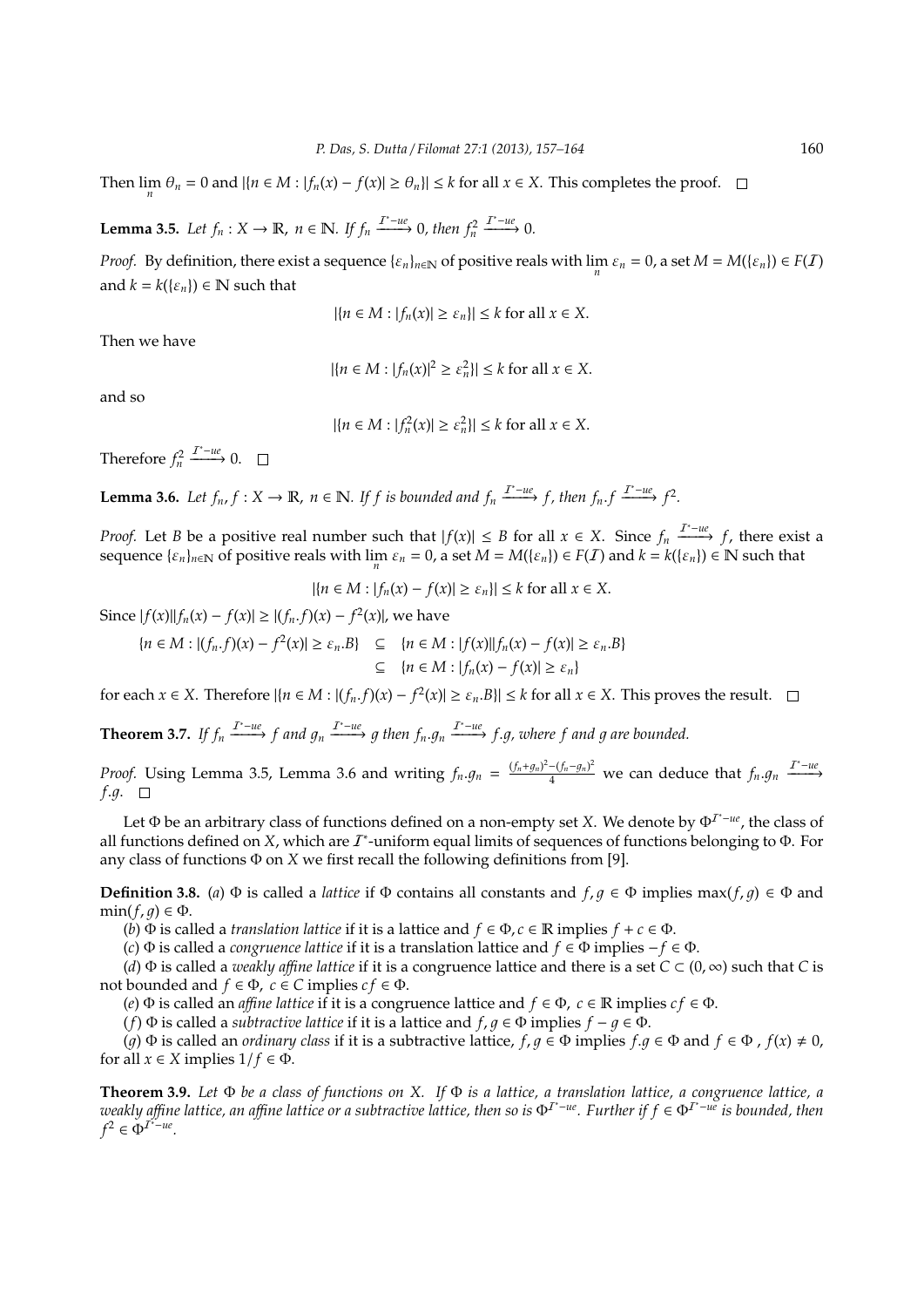*Proof.* Let Φ be a lattice. Since Φ contains the constant functions, Φ<sup>T∗−*ue*</sup> contains the constant functions. Let  $f_n \xrightarrow{I^*-\mathfrak{ue}} f$ . Then there exist a sequence  $\{\varepsilon_n\}_{n\in\mathbb{N}}$  of positive reals with  $\lim_n \varepsilon_n = 0$ , a set  $M = M(\{\varepsilon_n\}) \in F(I)$  and  $k = k(\{\varepsilon_n\}) \in \mathbb{N}$  such that  $|\{n \in M : |f_n(x) - f(x)| \ge \varepsilon_n\}| \le k$  for all  $x \in X$ . Now  $||f_n|(x) - |f|(x)|| \le |f_n(x) - f(x)|$ . Therefore  $|\{n \in M : |f_n|(x) - |f|(x)| \ge \varepsilon_n\}| \le k$  for each  $x \in X$  i.e.  $|f_n| \xrightarrow{T-u\varepsilon} |f|$ .

Next we show that if  $f_n \xrightarrow{T^+ - ue} f$ ,  $g_n \xrightarrow{T^* - ue} g$  and  $\alpha, \beta \in \mathbb{R}$ , then  $\alpha f_n + \beta g_n \xrightarrow{T^* - ue} \alpha f + \beta g$ . Indeed, by definition there exist  $M_f$ ,  $M_g \in F(\mathcal{I})$ ,  $\lim_n \varepsilon_n = 0$ ,  $\lim_n \lambda_n = 0$  and  $n_f = n_f(\{\varepsilon_n\})$ ,  $n_g = n_g(\{\lambda_n\}) \in \mathbb{N}$  such that

$$
|\{n \in M_f : |f_n(x) - f(x)| \ge \varepsilon_n\}| \le n_j
$$

and

$$
|\{n\in M_g: |g_n(x)-g(x)|\geq \lambda_n\}|\leq n_g.
$$

Let us assume that  $\theta_n = \max\{2|\alpha|\varepsilon_n, 2|\beta|\lambda_n\}$  and  $k = n_f + n_g$ . Hence we have

$$
|\{n \in M_f \cap M_g : |\alpha(f_n - f)(x) + \beta(g_n - g)(x)| \ge \theta_n\}| \le k
$$

where  $M_f \cap M_g \in F(\mathcal{I})$  and  $\lim_n \theta_n = 0$ . Hence  $\alpha f_n + \beta g_n \xrightarrow{I^*-\mathfrak{u}e} \alpha f + \beta g$ .

Next observe that if  $f, g \in \Phi^{I^* - ue}, f_n \xrightarrow{I^* - ue} f$  and  $g_n \xrightarrow{I^* - ue} g$ , then, in view of above,

$$
\tfrac{f_n+g_n}{2}+\tfrac{|f_n-g_n|}{2}\xrightarrow{T^\ast-ue} \tfrac{f+g}{2}+\tfrac{|f-g|}{2}=\max(f,g)
$$

which implies that max $(f, g) \in \Phi^{I^* - ue}$ . Similarly we can show that  $min(f, g) \in \Phi^{I^* - ue}$ . Thus  $\Phi^{I^* - ue}$  is a lattice. The proofs of the remaining assertions are straightforward. The last assertion follows from Lemma 3.6.  $\Box$ 

**Theorem 3.10.** Let  $\Phi$  *be an ordinary class of functions on* X. Let  $f \in \Phi^{I^*-\text{ue}}$  *be bounded and*  $f(x) ≠ 0$  *for each*  $x ∈ X$ . *If*  $\frac{1}{f}$  is bounded on X, then  $\frac{1}{f} \in \Phi^{I^* - ue}$ .

*Proof.* Assume that  $\frac{1}{f}$  is bounded on *X*. Then there exists a  $\lambda > 0$  be such that  $f^2(x) > \lambda$  for each  $x \in X$ . Since *f* ∈  $\Phi^{I^*-\mu e}$  and *f* is bounded then  $f^2 \in \Phi^{I^*-\mu e}$ . Hence there exist a sequence  $\{f_n\}_{n\in \mathbb{N}}$  of  $\Phi$ , a set  $M \in F(I)$  and  $k \in \mathbb{N}$  such that  $|\{n \in M : |f_n(x) - f^2(x)| \ge \frac{1}{n^3}\}| \le k$  for all  $x \in X$ . Let  $g_n(x) = \max\{f_n(x), \frac{1}{n}\}\$ for  $x \in X$ . Then  $q_n \in \Phi$  for each  $n \in \mathbb{N}$ . Therefore

$$
|\{n \in M : g_n(x) = f_n(x), |g_n(x) - f^2(x)| \ge \frac{1}{n^3}\}| \le k
$$

and

$$
\{n \in M : g_n(x) = \frac{1}{n}, |g_n(x) - f^2(x)| \ge \frac{1}{n^3}\}\
$$
  
\n
$$
= \{n \in M : g_n(x) = \frac{1}{n}, g_n(x) - f^2(x) \ge \frac{1}{n^3}\}\
$$
  
\n
$$
\cup \{n \in M : g_n(x) = \frac{1}{n}, -g_n(x) + f^2(x) \ge \frac{1}{n^3}\}\
$$
  
\n
$$
\subseteq \{n \in M : f^2(x) \le \frac{1}{n} - \frac{1}{n^3}\} \cup \{n \in M : f^2(x) \ge f_n(x) + \frac{1}{n^3}\}\
$$
  
\n
$$
\subseteq \{n \in M : f^2(x) < \frac{1}{n}\} \cup \{n \in M : f^2(x) \ge f_n(x) + \frac{1}{n^3}\}\
$$

Therefore  $|\{n \in M : g_n(x) = \frac{1}{n}, |g_n(x) - f^2(x)| ≥ \frac{1}{n^3}\}| ≤ k' + k = k_1$ (say) where  $k' = [\frac{1}{\lambda}] + 1$ . Hence

$$
\{n \in M : |g_n(x) - f^2(x)| \ge \frac{1}{n^3}\} = \{n \in M : g_n(x) = f_n(x), |g_n(x) - f^2(x)| \ge \frac{1}{n^3}\}
$$

$$
\cup \{n \in M : g_n(x) = \frac{1}{n}, |g_n(x) - f^2(x)| \ge \frac{1}{n^3}\}.
$$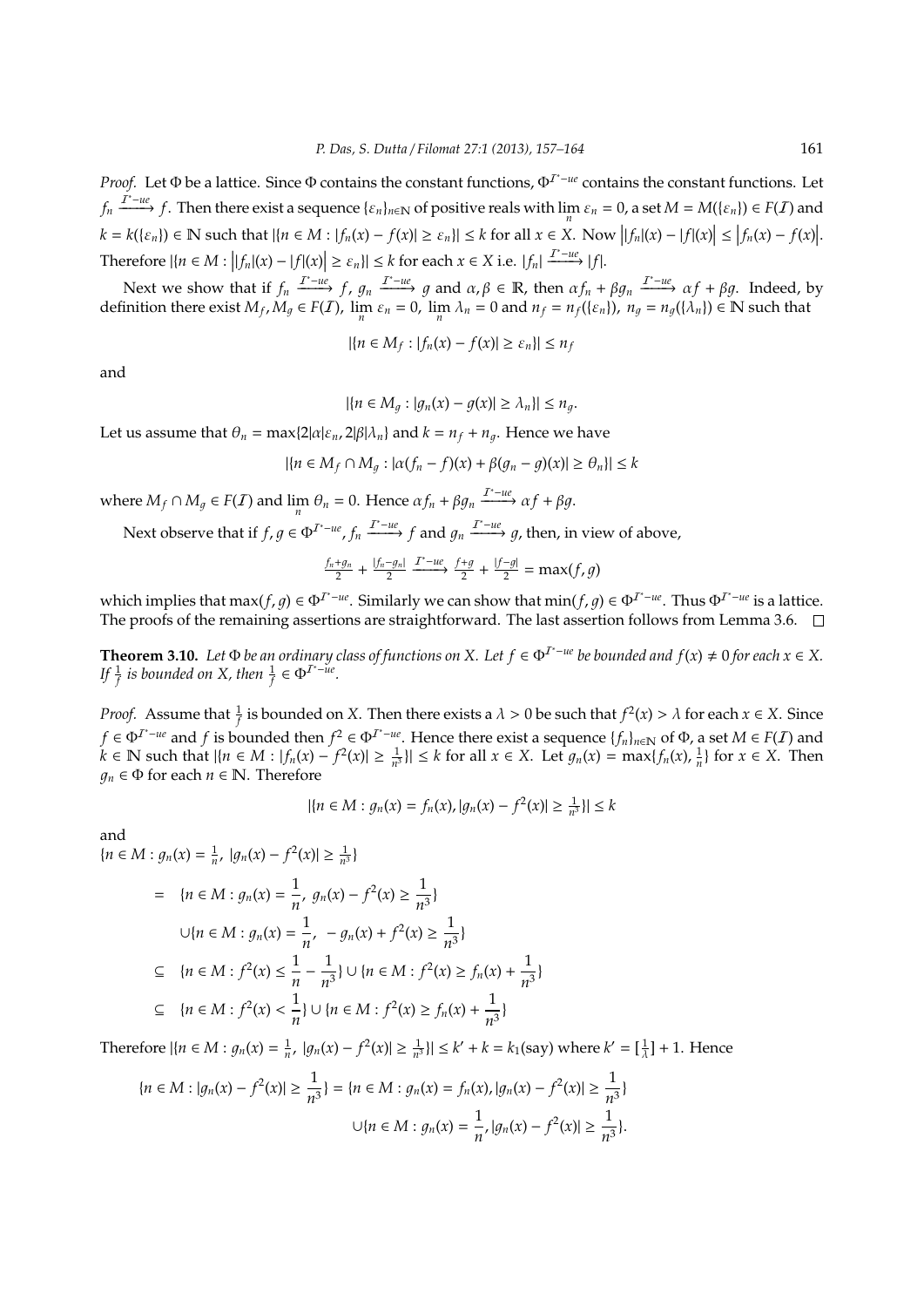This implies that  $|\{n \in M : |g_n(x) - f^2(x)| \ge \frac{1}{n^3}\}|$  ≤  $k_1 + k = k_2$  (say). Therefore

$$
|\{n \in M : |\frac{1}{g_n(x)} - \frac{1}{f^2(x)}| \ge \frac{1}{n^3} \cdot n \cdot \frac{1}{\lambda}\}| = |\{n \in M : \frac{|f^2(x) - g_n(x)|}{|g_n(x)||f^2(x)|} \ge \frac{1}{n^3} \cdot n \cdot \frac{1}{\lambda}\}|
$$
  
\$\le |\{n \in M : |g\_n(x) - f^2(x)| \ge \frac{1}{n^3}\}|\$  
\$\le k\_2\$.

Hence *f*<sup>-2</sup> ∈  $\Phi^{T^* - ue}$  and so *f*.*f*<sup>-2</sup> = *f*<sup>-1</sup> ∈  $\Phi^{T^* - ue}$ .

We now introduce the following notion.

**Definition 3.11.**  $\{f_n\}_{n\in\mathbb{N}}$  is said to be  $I^*$ -uniformly discretely convergent to f if there exist a set  $M \in F(I)$  and a natural number  $k \in \mathbb{N}$  such that  $|\{n \in M : |f_n(x) - f(x)| > 0\}|$  is at most  $k$  for all  $x \in X$ . In this case we write  $f_n \xrightarrow{I^* - ud} f$ .

We denote by  $\Phi^{T^*-ud}$ , the class of all functions defined on *X*, which are  $\mathcal{I}^*$ -uniform discrete limits of sequences of functions belonging to Φ.

Now, we study some properties of the class Φ<sup>*T*∗−*ud*</sup>.

**Theorem 3.12.** *Let* Φ *be a class of functions on X. If* Φ *is a lattice, a translation lattice, a congruence lattice, a weakly a*ffi*ne lattice, an a*ffi*ne lattice or a subtractive lattice, then so is* Φ<sup>I</sup> <sup>∗</sup>−*ud .*

*Proof.* This theorem readily follows from Definition 3.11.  $\Box$ 

**Theorem 3.13.** Let  $\Phi$  be an ordinary class of functions on X. Then  $f, g \in \Phi^{I^*-ud}$  implies  $f, g \in \Phi^{I^*-ud}$ . Also if  $f \in \Phi^{I^* - ud}$  is such that  $f(x) \neq 0$  for each  $x \in X$  and  $\frac{1}{f}$  is bounded on X, then  $\frac{1}{f} \in \Phi^{I^* - ud}$ .

*Proof.* Let  $f, g \in \Phi^{T^* - ud}$ . Then there exist sequences  $\{f_n\}_{n \in \mathbb{N}}$  and  $\{g_n\}_{n \in \mathbb{N}}$  in  $\Phi$  such that  $f_n \xrightarrow{T^* - ud} f$  and  $g_n \xrightarrow{I^*-\text{ud}} g$ . Then from definition, we can prove that  $f_n.g_n \xrightarrow{I^*-\text{ud}} f.g.$ Let  $f \in \Phi^{T^* - ud}$  be such that  $f(x) \neq 0$  for each  $x \in X$  and  $\frac{1}{f}$  is bounded on *X*. Choose  $\mu > 0$  such that  $f^2(x) > \mu > 0$  for each  $x \in X$ . Let  $\{f_n\}_{n \in \mathbb{N}}$  be a sequence in Φ such that  $f_n \xrightarrow{I^*-ud} f$ . Since Φ is an ordinary class,

 $f_n^2 \in \Phi$  for each  $n \in \mathbb{N}$ . Let  $\{\lambda_n\}_{n \in \mathbb{N}}$  be a sequence of positive reals converging to zero and  $g_n = \max\{f_n^2, \lambda_n\}$ . Then  $g_n \in \Phi$ . Since  $f_n \xrightarrow{I^* - ud} f$ , then by definition

$$
|\{n \in M : f_n(x) \neq f(x)\}| \leq k \text{ for all } x \in X
$$

which implies that

$$
|\{n \in M : g_n(x) \neq \max\{f^2(x), \lambda_n\}\}| \leq k \text{ for all } x \in X
$$

i.e.,

$$
|\{n \in M : \frac{1}{g_n(x)} \neq \frac{1}{\max\{f^2(x), \lambda_n\}}\}| \leq k \text{ for all } x \in X.
$$
 (2)

Now since  $\lim_{n} \lambda_n = 0$ , there exists a  $k' \in \mathbb{N}$  such that  $\lambda_n < \mu$  for all  $n \in M$  such that  $n \geq k'$ . Therefore (2) becomes

$$
|\{n \in M : \frac{1}{g_n(x)} \neq \frac{1}{f^2(x)}\}| \leq k + k'
$$
 for each  $x \in X$ .

Hence *f*<sup>-2</sup> ∈  $\Phi^{I^* - ud}$  and consequently *f*.*f*<sup>-2</sup> = *f*<sup>-1</sup> ∈  $\Phi^{I^* - ud}$ .

Finally we introduce the following notion of convergence for a sequence of real valued functions.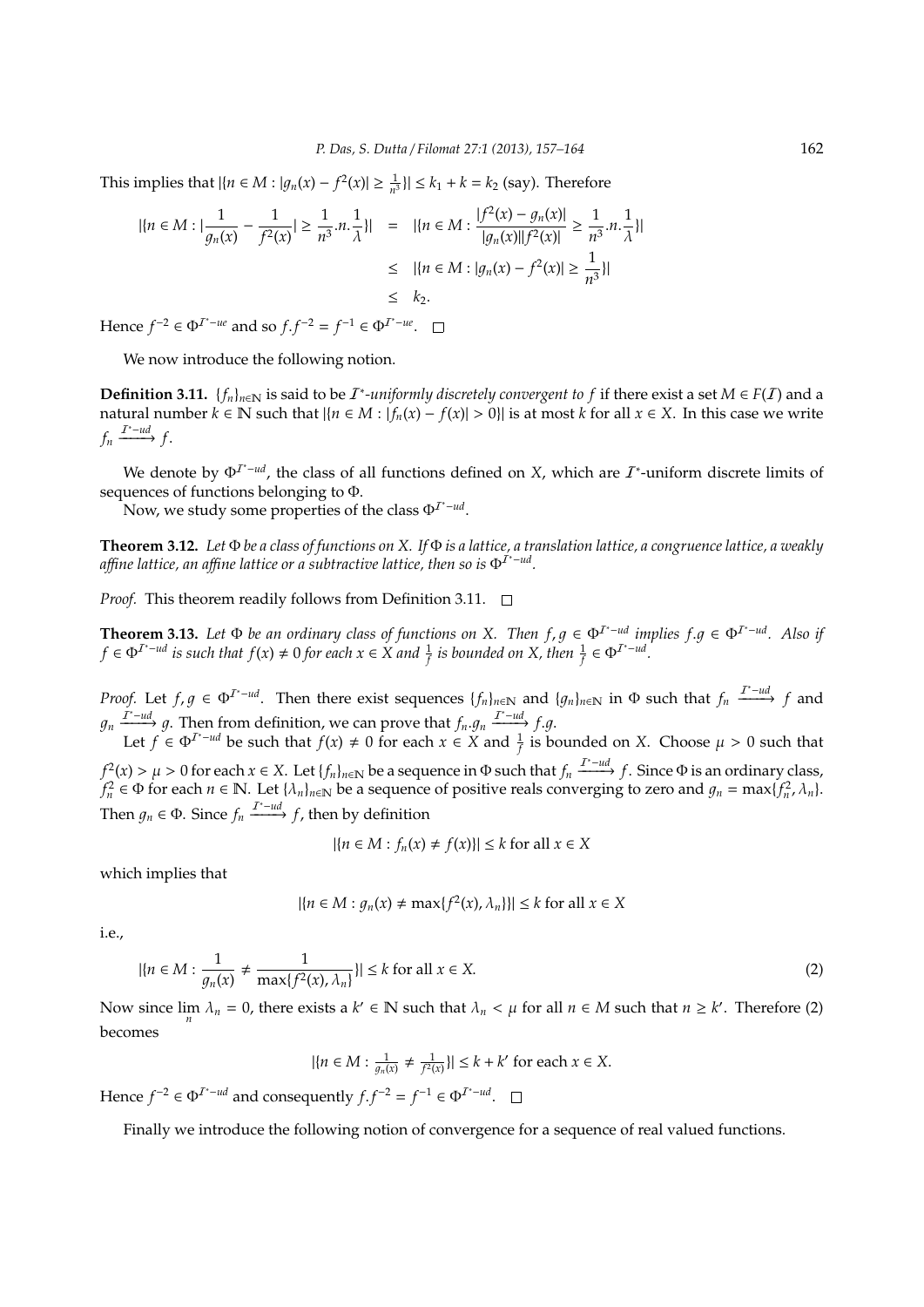**Definition 3.14.**  $\{f_n\}_{n\in\mathbb{N}}$  is said to be  $I^*$ -strongly uniformly equally convergent to f if there exist a sequence  ${\epsilon_n}_{n \in \mathbb{N}}$  of positive reals with  $\sum_{k=1}^{\infty} \epsilon_k < \infty$ , a set  $M = M({\epsilon_n}) \in F(I)$  and  $k = k({\epsilon_n}) \in \mathbb{N}$  such that  ${n \in M}$ : *n*=1  $|f_n(x) - f(x)| \ge \varepsilon_n$ }| is at most  $k = k({\varepsilon_n})$  for all  $x \in X$ . In this case we write  $f_n \xrightarrow{T^* \text{-} \text{suc}} f$ .

We denote by  $\Phi^{I^*-sue}$ , the class of all  $I^*$ -strong uniform equal limits of a class of functions  $\Phi$  defined on X.

**Example 3.15.** Let *I* be a non-trivial proper admissible ideal. So there exists an infinite set  $M \in F(I)$ . Let  ${f_n}_{n \in \mathbb{N}}$  be the sequence of functions on R defined by

$$
f_n(x) = \frac{1}{n}, n \in M
$$
  
= 0,  $n \notin M$ 

for all  $x \in X$ . Then  $f_n \xrightarrow{T^* - ue} 0$  but  $f_n \xrightarrow{T^* - sue} 0$ .

From the definition and the above example it follows that  $I^*$ -strong uniform equal convergence is stronger than  $I^*$ -uniform equal convergence. As in the case of  $I^*$ -uniform equal convergence we can easily prove the following results.

**Lemma 3.16.** *Let*  $f_n : X \to \mathbb{R}$ ,  $n \in \mathbb{N}$ . If  $f_n \xrightarrow{T^*-\text{sure}} 0$ , then  $f_n^2$  $\xrightarrow{T^*-sue} 0.$ 

**Lemma 3.17.** Let  $f_n$ ,  $f: X \to \mathbb{R}$ ,  $n \in \mathbb{N}$ . If  $f$  is bounded and  $f_n \xrightarrow{T^*-\text{sue}} f$ , then  $f_n$ ,  $f \xrightarrow{T^*-\text{sue}} f^2$ .

**Theorem 3.18.** If  $f_n \xrightarrow{T^*-\text{sue}} f$  and  $g_n \xrightarrow{T^*-\text{sue}} g$  then  $f_n.g_n \xrightarrow{T^*-\text{sue}} f.g$ , where f and g are bounded.

**Theorem 3.19.** *Let* Φ *be a class of functions on X. If* Φ *is a lattice, a translation lattice, a congruence lattice, a weakly a*ffi*ne lattice, an a*ffi*ne lattice or a subtractive lattice, then so is* Φ<sup>I</sup> <sup>∗</sup>−*sue .*

*Proof.* Let Φ be a lattice. Since Φ contains the constant functions, Φ<sup>T<sup>\*</sup><sup>-*ue*</sup> also contains the constant functions.</sup> Let  $f_n \xrightarrow{T^*-sue} f$ . Then there exist a sequence  $\{\varepsilon_n\}_{n\in\mathbb{N}}$  of positive reals with  $\sum_{k=1}^{\infty} \varepsilon_n < \infty$ , a set  $M = M(\{\varepsilon_n\}) \in F(I)$ *n*=1 and  $k = k(\{\varepsilon_n\}) \in \mathbb{N}$  such that  $|\{n \in M : |f_n(x) - f(x)| \ge \varepsilon_n\}| \le k$  for all  $x \in X$ . Now  $||f_n|(x) - |f|(x)| \le |f_n(x) - f(x)|$ . Therefore  $|\{n \in M : |f_n|(x) - |f|(x)| \ge \varepsilon_n \} \le k$  for each  $x \in X$  i.e.  $|f_n| \xrightarrow{T^* \text{-}sue} |f|$ .

Now we show that if  $f_n \xrightarrow{I^*-\text{sue}} f$ ,  $g_n \xrightarrow{I^*-\text{sue}} g$  and  $\alpha, \beta \in \mathbb{R}$ , then  $\alpha f_n + \beta g_n \xrightarrow{I^*-\text{sue}} \alpha f + \beta g$ . To see this, by definition there exist  $M_f$ ,  $M_g \in F(\mathcal{I})$ ,  $\sum_{n=1}^{\infty}$ *n*=1  $\varepsilon_n < \infty$ ,  $\sum_{n=1}^{\infty}$ *n*=1  $\lambda_n < \infty$  and  $n_f = n_f({\{\varepsilon_n\}})$ ,  $n_g = n_g({\{\lambda_n\}}) \in \mathbb{N}$  such that

$$
|\{n \in M_f : |f_n(x) - f(x)| \ge \varepsilon_n\}| \le n_f
$$

and

$$
|\{n\in M_g: |g_n(x)-g(x)|\geq \lambda_n\}|\leq n_g.
$$

Let us choose  $\theta_n = \max\{2|\alpha|\varepsilon_n, 2|\beta|\lambda_n\}$  and  $k = n_f + n_g$ . Then we have

$$
|\{n \in M_f \cap M_g : |\alpha(f_n - f)(x) + \beta(g_n - g)(x)| \ge \theta_n\}| \le k
$$